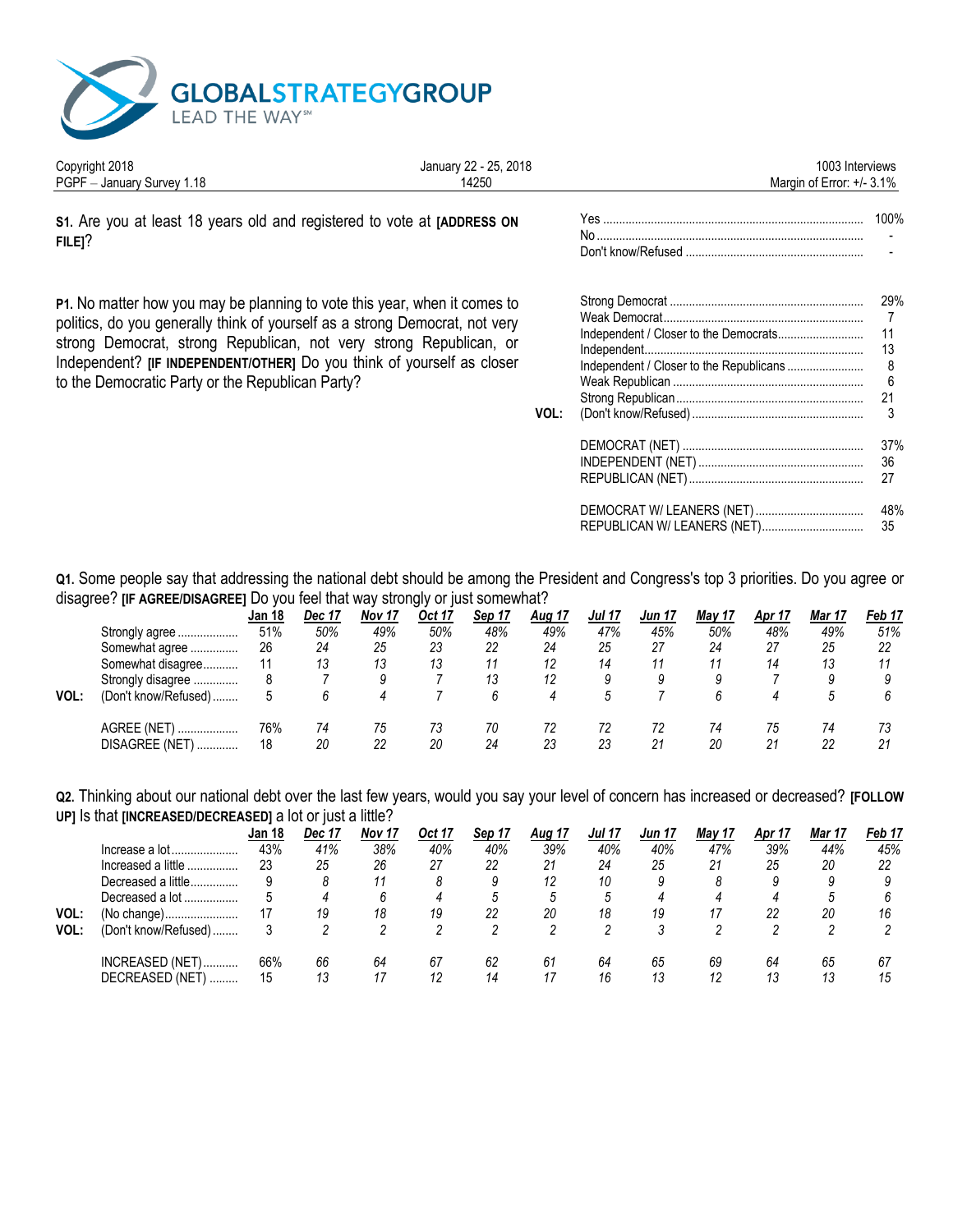Q3. And thinking about our national debt over the next few years, do you expect the problem to get better or worse? [FOLLOW UP] Is that much IBETTER/WORSEI or just somewhat IBETTER/WORSEI?

|      | -                                      | Jan 18    | Dec 17   | Nov 17   | Oct 17   | Sep 17   | <b>Aug 17</b> | Jul 17   | Jun 17   | May 17   | Apr 17   | Mar 17   | Feb 17   |
|------|----------------------------------------|-----------|----------|----------|----------|----------|---------------|----------|----------|----------|----------|----------|----------|
|      | Much better                            | 12%       | 14%      | 10%      | 13%      | 8%       | 12%           | 10%      | 13%      | 14%      | 8%       | 14%      | 16%      |
|      | Somewhat better<br>                    | 18        | 18       | 17       | 18       | 16       | 19            | 17       | 23       | 20       | 26       | 20       | 20       |
|      | Somewhat worse                         | 24        | 23       | 26       | 24       | 29       | 26            | 27       | 25       | 21       | 24       | 21       | 22       |
|      | Much worse                             | 35        | 37       | 38       | 35       | 35       | 33            | 32       | 28       | 35       | 31       | 35       | 29       |
| VOL: | (No change)                            |           |          |          |          |          |               | h        |          |          |          | 4        |          |
| VOL: | (Don't know/Refused)                   |           |          | .h       |          | h        |               |          |          |          |          |          |          |
|      | BETTER (NET)<br><b>WORSE (NET)</b><br> | 30%<br>59 | 32<br>60 | 27<br>64 | 31<br>58 | 23<br>64 | 31<br>59      | 28<br>59 | 36<br>52 | 34<br>56 | 34<br>55 | 34<br>56 | 36<br>51 |

Q4. When it comes to addressing our national debt, would you say things in the United States are heading in the right direction or do you think things are off on the wrong track? [FOLLOW UP] Do you feel that way strongly or just somewhat?

|      |                                      | Jan 18 | <b>Dec 17</b> | Nov 17 | Oct 17 | Sep 17 | <u>Aug 17</u> | <b>Jul 17</b> | Jun 17 | <b>May 17</b> | Apr 17 | Mar 17 | Feb 17 |
|------|--------------------------------------|--------|---------------|--------|--------|--------|---------------|---------------|--------|---------------|--------|--------|--------|
|      | Right direction - Strongly           | 15%    | 17%           | 14%    | 14%    | 10%    | 13%           | 9%            | 13%    | 15%           | 11%    | 16%    | 16%    |
|      | direction<br>Riaht<br>$\blacksquare$ |        |               |        |        |        |               |               |        |               |        |        |        |
|      | Somewhat                             | 16     | 14            | 15     | 16     | 17     | 19            |               | 18     | 18            | 21     |        |        |
|      | Wrong track - Somewhat               | 16     | 19            | 18     | 19     | 18     | 17            | 17            | 18     | 14            | 17     | 14     | 14     |
|      | Wrong track - Strongly               | 40     | 39            | 40     | 36     | 36     | 38            | 40            | 35     | 39            | 33     | 37     | 33     |
| VOL: | (Neither/Mixed)                      |        |               |        |        | 11     |               | 9             | 10     |               |        |        | 10     |
| VOL: | (Don't know/Refused)                 |        | 5             | 5      |        |        | 4             | 8             | հ      | 8             |        |        | 10     |
|      | <b>RIGHT DIRECTION (NET)</b>         | 31%    | 30            | 29     | 30     | 27     | 32            | 26            | 31     | 33            | 31     | 33     | 33     |
|      | WRONG TRACK (NET)                    | 56     | 58            | 58     | 55     | 54     | 56            | 57            | 53     | 53            | 51     | 51     | 47     |

Q5. And when it comes to our national debt, do you think it is an issue that the President and Congress should spend more time addressing or less time addressing? IFOLLOW UPI Would you say a lot [MORE/LESS] time or just a little?

|      | ີ                          |        |        |        |        |        |               |               |        |        |               |        |        |
|------|----------------------------|--------|--------|--------|--------|--------|---------------|---------------|--------|--------|---------------|--------|--------|
|      |                            | Jan 18 | Dec 17 | Nov 17 | Oct 17 | Sep 17 | <u>Aug 17</u> | <b>Jul 17</b> | Jun 17 | May 17 | <b>Apr 17</b> | Mar 17 | Feb 17 |
|      | A lot more time            | 58%    | 49%    | 51%    | 52%    | 48%    | 52%           | 49%           | 47%    | 55%    | 50%           | 51%    | 55%    |
|      | A little more time         | 25     | 26     | 27     | 25     | 25     | 25            | 28            | 29     | 23     | 30            | 25     | 25     |
|      | A little less time         |        |        |        |        |        |               |               |        | b      |               |        |        |
|      | A lot less time            |        |        |        |        | 6      | 4             | 5             |        |        |               |        |        |
| VOL: | same<br>amount of<br>The l |        |        |        |        |        |               |               |        |        |               |        |        |
|      |                            |        |        |        |        |        |               |               |        |        |               |        |        |
| VOL: | (Don't know/Refused)       |        |        |        | .5     | h      | .5            | 6             |        | h      |               |        |        |
|      | MORE TIME (NET)            | 82%    | 75     | 78     | 78     | 73     | 76            |               | 76     | 78     | 80            |        | 80     |
|      | <b>LESS TIME (NET)</b><br> |        | 11     | 10     | 10     | 13     | 13            | 12            | 10     | 10     |               |        |        |
|      |                            |        |        |        |        |        |               |               |        |        |               |        |        |

Q6. And when it comes to our national debt, are you optimistic or pessimistic that the United States will be able to make progress on our national debt over the next few years? IFOLLOW UPI Would you say you are very **IOPTIMISTIC/PESSIMISTICI** or just somewhat?

|      |                        |        |        |                   |        |        | .             |              |               | $ -$   | .      |        |        |
|------|------------------------|--------|--------|-------------------|--------|--------|---------------|--------------|---------------|--------|--------|--------|--------|
|      |                        | Jan 18 | Dec 17 | Nov <sub>17</sub> | Oct 17 | Sep 17 | <u>Aug 17</u> | Jul 17       | <b>Jun 17</b> | May 17 | Apr 17 | Mar 17 | Feb 17 |
|      | Very optimistic        | 19%    | 20%    | 18%               | 20%    | 17%    | 22%           | 20%          | 22%           | 24%    | 21%    | 24%    | 28%    |
|      | Somewhat optimistic    | 29     | 24     | 26                | 28     | 28     | 27            | 27           | 27            | 27     | 30     | 29     | 26     |
|      | Somewhat pessimistic   | 17     |        | 22                | 19     | 17     | 19            | 18           | 20            | 16     | 20     | 16     | 14     |
|      | Very pessimistic       | 27     | -31    | 28                | 25     | 27     | 24            | 26           | 22            | 26     | 22     | 23     | 23     |
| VOL: | (Neither/Mixed)        |        |        |                   |        | h      |               | <sup>5</sup> |               |        |        |        |        |
| VOL: | (Don't know/Refused)   |        |        |                   |        |        |               |              |               |        |        |        |        |
|      | OPTIMISTIC (NET)       | 48%    | 45     | 44                | 48     | 45     | 50            | 47           | 49            | 51     | 50     | 53     | 53     |
|      | PESSIMISTIC (NET)<br>, | 44     | 48     | 50                | 44     | 45     | 43            | 44           | 42            | 42     | 42     | 40     | 36     |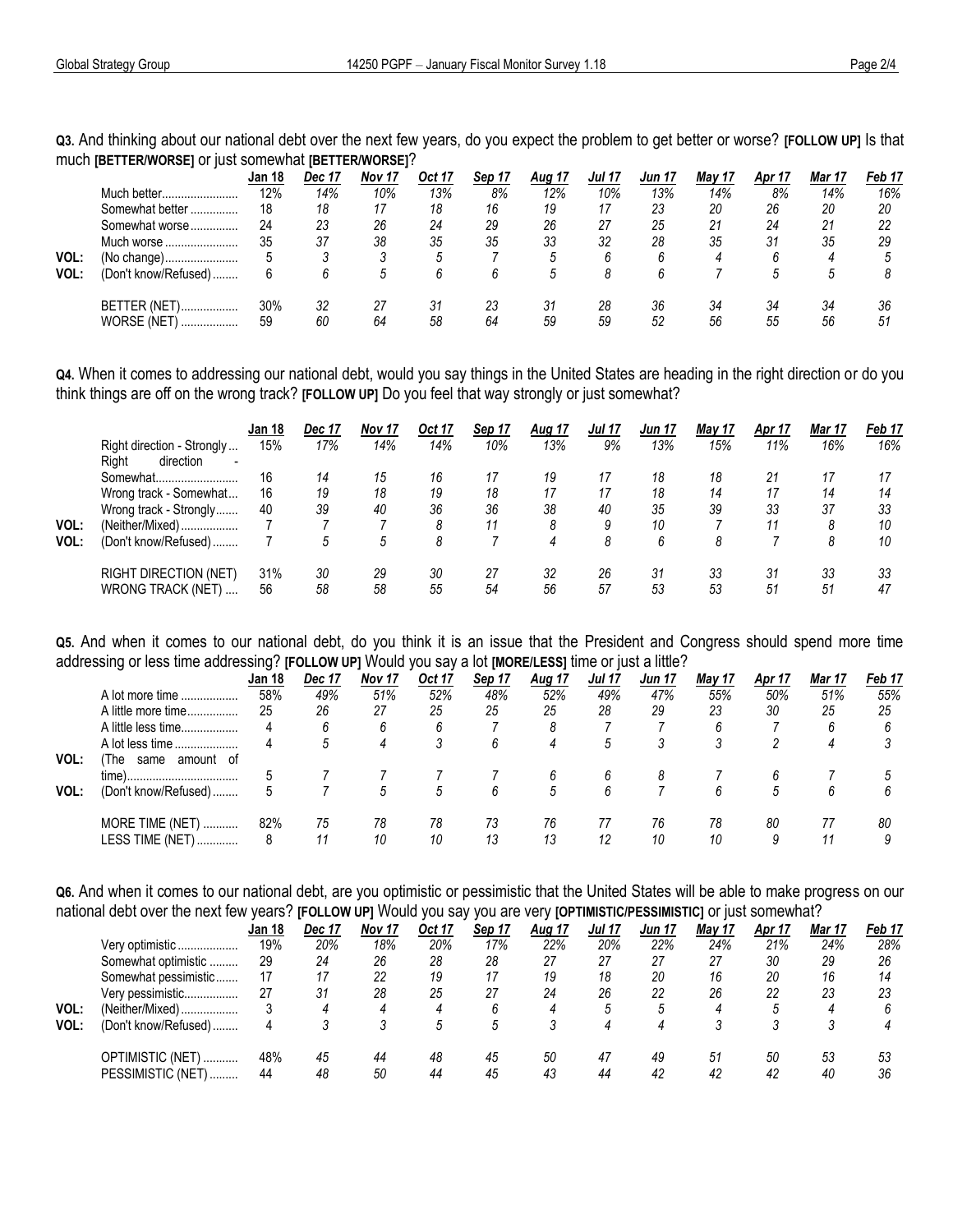| D101. What is your age?                                                     |      | 16%          |
|-----------------------------------------------------------------------------|------|--------------|
|                                                                             |      | 24           |
|                                                                             |      | 18           |
|                                                                             |      | 18           |
|                                                                             |      | 21           |
|                                                                             | VOL: | 3            |
| D102. What is the last grade that you completed in school?                  |      | 1%           |
|                                                                             |      | 6            |
|                                                                             |      | 19           |
|                                                                             |      | 2            |
|                                                                             |      | 20           |
|                                                                             |      | 30           |
|                                                                             |      |              |
|                                                                             |      | 20           |
|                                                                             | VOL: | $\mathbf{1}$ |
| D105. When it comes to politics, do you generally think of yourself as very |      | 13%          |
|                                                                             |      | 16           |
| liberal, somewhat liberal, moderate, somewhat conservative, or very         |      | 28           |
| conservative?                                                               |      | 18           |
|                                                                             |      | 19           |
|                                                                             | VOL: | 6            |
|                                                                             |      | 29%          |
|                                                                             |      | 37           |
|                                                                             |      | 8%           |
| QT. Do you have a strongly favorable, somewhat favorable, somewhat          |      | 14           |
| unfavorable, or strongly unfavorable opinion of the Tea Party Movement?     |      | 10           |
| If you haven't heard of them, please tell me and we'll move on.             |      | 27           |
|                                                                             | VOL: | 22           |
|                                                                             |      |              |
|                                                                             | VOL: | 13<br>5      |
|                                                                             |      | 22%          |
|                                                                             |      | 37           |
|                                                                             |      | 59           |
|                                                                             |      |              |
| D170. Thinking of your socio-economic status, would you describe yourself   |      | 30%          |
| as working class, middle class, or as affluent? [IF MIDDLE CLASS] And       |      | 9            |
| would you describe yourself as lower middle class, upper middle class, or   |      | 42           |
| somewhere in between?                                                       |      | 10           |
|                                                                             |      | 5            |
|                                                                             | VOL: | 4            |